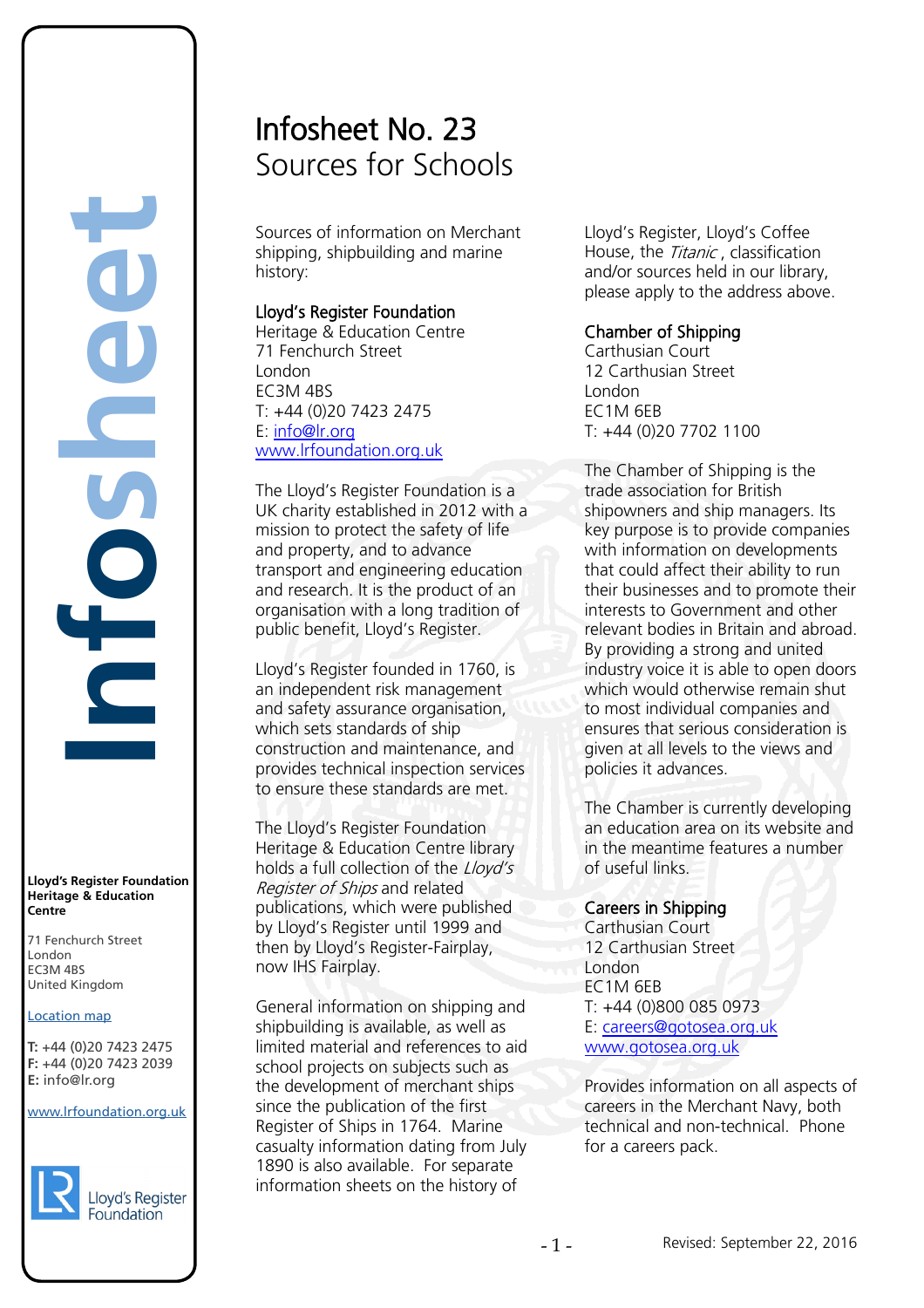**Infosheet** rd's Register Foundat<br>
itage & Education<br>
tre<br>
Eenchurch Street<br>
don<br>
M 4BS<br>
ted Kingdom<br>
ation map<br>
44 (0)20 7423 2475<br>
44 (0)20 7423 2039<br>
nfo@lr.org E

**Lloyd's Register Foundation Heritage & Education Centre**

71 Fenchurch Street London Information Services EC3M 4BS United Kingdom EC3M 4BS

#### Location map

T: +44 (0)20 7423 2475 **F:** +44 (0)20 7423 2039 Fax: +44 (0)20 7423 2039 **E:** info@lr.org  $F \rightarrow (0/20, 1 + 2)$ 

www.lrfoundation.org.uk



### National Maritime Museum

Park Row Greenwich London SE10 9NF T: +44 (0)20 8858 4422 [www.nmm.ac.uk](http://www.nmm.ac.uk/) 

Museum and Library of naval and merchant shipping history. Also publishes a variety of books and pamphlets on marine historypublication lists sent on request. Collections and displays include ships plans, navigational and astronomical instruments, uniforms, weapons, figureheads, seafarers' records, history of the boat, Arctic exploration.

Education Department supplies leaflets and project material for schools, and arranges lectures and guided tours of the Museum.

### The Port website at:

[www.port.nmm.ac.uk](http://www.port.nmm.ac.uk/) lists a number of sources for teaching materials, maritime related further/higher education courses and careers information.

# Sea Lines

c/o The Marine Society 202 Lambeth Road London SE1 7JW T: +44 (0)20 7261 9535 [www.marine-society.org.uk](http://www.marine-society.org.uk/) 

Establishes links between schools and professional seafarers from the Royal Navy and Merchant Navy, who maintain contact with the schools via email as they move from ship to ship. The object is the promotion of interest in seafarers and appreciation of international shipping.

The Marine Society website contains useful information, links and the opportunity to order schools packs.

# Port of London Authority

Baker' Hall 7 Harp Lane London EC3R 6LB T: +44 (0)20 7743 7900 [www.portoflondon.co.uk](http://www.portoflondon.co.uk/) 

Authority with jurisdiction over tidal River Thames and dock operation of the Port of London. Co-ordinates cargo handling facilities, warehousing, movements of ships to and from the docks, dredging, salvage and port administration.

Literature available includes booklets on the history of the Port of London, pollution control, marine services, PLA police force, and maps and diagrams of River and docks system. Films on port activities and book lists also available.

# British Ports Association

217 Africa House, 64-78 Kingsway London WC2B 6AH T: +44 (0)20 7242 1200 F: +44 (0)20 7405 1069 [www.britishports.org.uk](http://www.britishports.org.uk/) 

Concerned with pollution, wreck clearance, port charges, pilotage etc. Member of International Association of Ports and Harbours. Publishes statistics, reports and supplies general information on the Port Industry.

# Trinity House

Tower Hill London EC3N 4DH T: +44 (0)20 7481 6900 [www.trinityhouse.co.uk](http://www.trinityhouse.co.uk/) 

Lighthouse and pilotage authority, which also acts as a charity for marines and their dependents. Provides information on all UK light and fog signal installations, including lighthouse, vessels and towers,